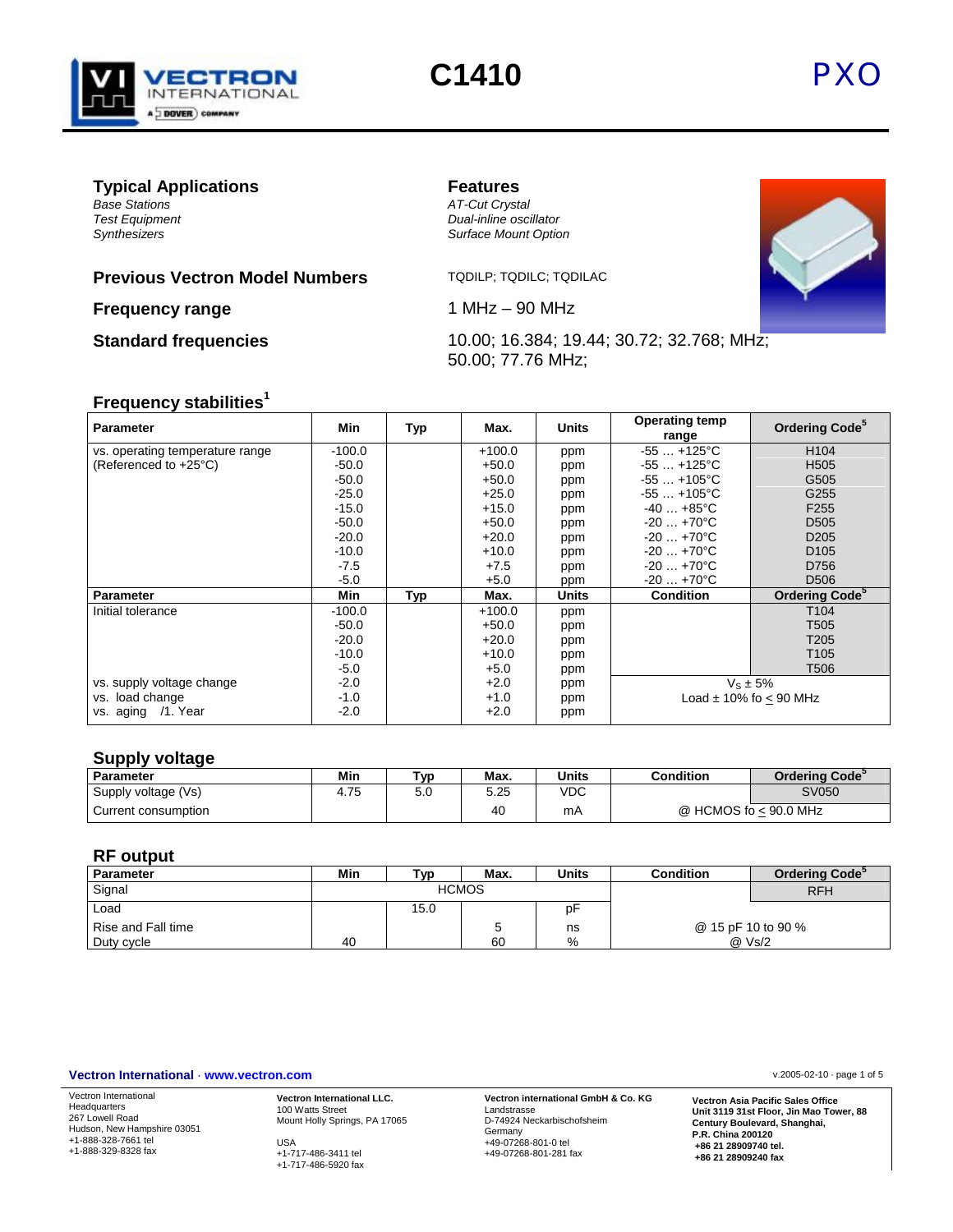

# **Additional parameters**

| <b>Parameter</b>     | Min | Тур                      | Max. | <b>Units</b> |        |          | <b>Condition</b> |
|----------------------|-----|--------------------------|------|--------------|--------|----------|------------------|
| <b>Phase Noise</b>   |     | -80                      |      | dBc/Hz       |        | 10 Hz    | @10.000          |
|                      |     | $-110$                   |      | dBc/Hz       | 100 Hz |          | <b>MHz</b>       |
|                      |     | $-135$                   |      | dBc/Hz       |        | kHz      | <b>HCMOS</b>     |
|                      |     | $-145$                   |      | dBc/Hz       |        | $10$ kHz | 5.0 V            |
|                      |     | $-150$                   |      | dBc/Hz       |        | 100 kHz  |                  |
| Weight               |     |                          | 6    |              |        |          |                  |
| Processing & Packing |     | handling&processing note |      |              |        |          |                  |

#### **Vectron International** · **www.vectron.com** v.2005-02-10 · page 2 of 5

Vectron International Headquarters 267 Lowell Road Hudson, New Hampshire 03051 +1-888-328-7661 tel +1-888-329-8328 fax

**Vectron International LLC.** 100 Watts Street Mount Holly Springs, PA 17065 USA +1-717-486-3411 tel +1-717-486-5920 fax

**Vectron international GmbH & Co. KG** Landstrasse D-74924 Neckarbischofsheim Germany +49-07268-801-0 tel +49-07268-801-281 fax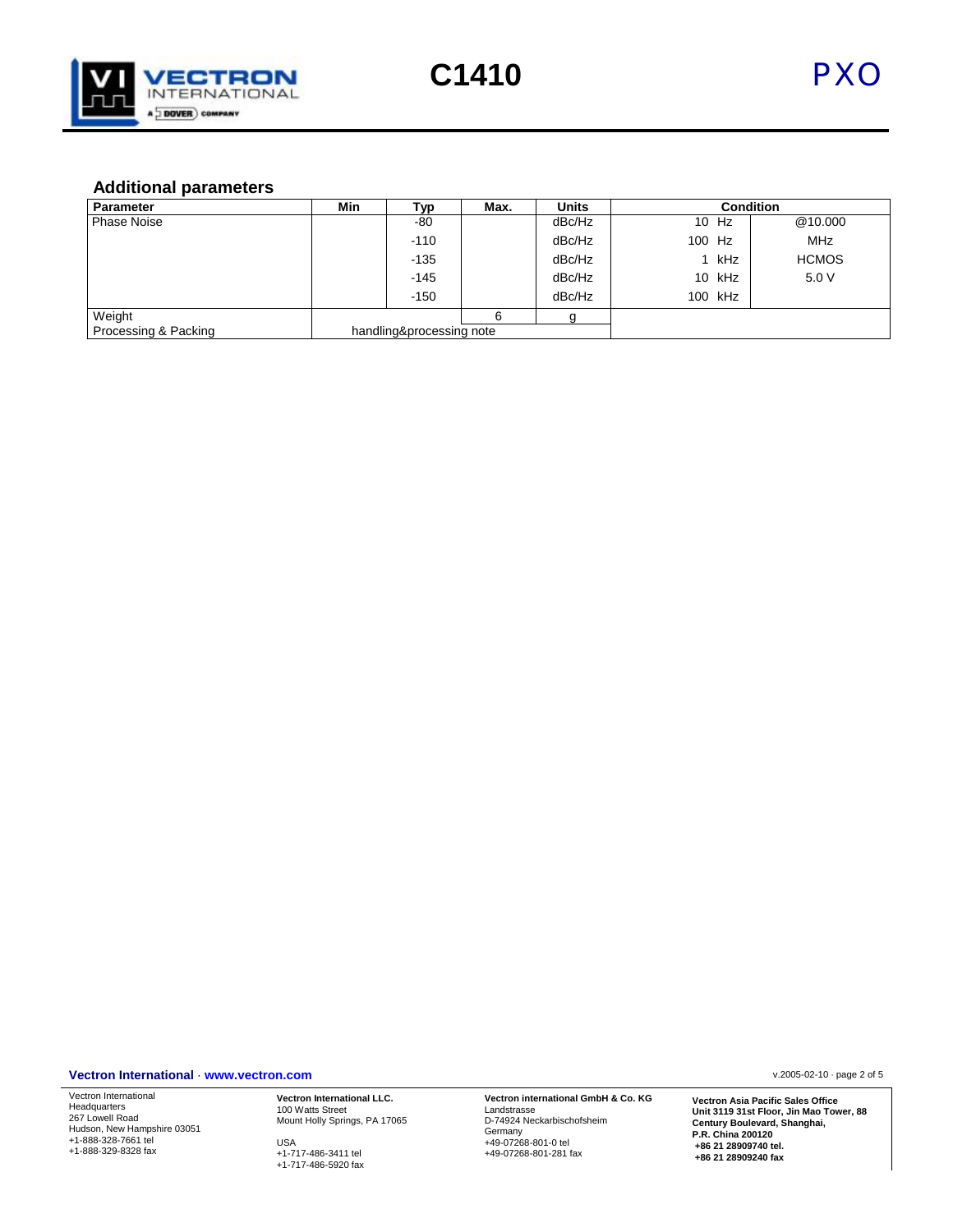

**C1410** PXO

## **Enclosures**



#### **Absolute Maximum Ratings**

| <b>Parameter</b>                                        | Min          | Tvp | Max.           | <b>Units</b>     | <b>Condition</b>                                       |
|---------------------------------------------------------|--------------|-----|----------------|------------------|--------------------------------------------------------|
| Supply voltage (Vs)                                     |              |     |                |                  |                                                        |
| Operable temperature range<br>Storage temperature range | $-40$<br>-40 |     | $+80$<br>$+90$ | $\sim$<br>$\sim$ | For temperature Code F, D<br>For temperature Code F, D |

#### **Vectron International** · **www.vectron.com** v.2005-02-10 · page 3 of 5

Vectron International Headquarters 267 Lowell Road Hudson, New Hampshire 03051 +1-888-328-7661 tel +1-888-329-8328 fax **Vectron International LLC.** 100 Watts Street Mount Holly Springs, PA 17065 USA +1-717-486-3411 tel +1-717-486-5920 fax

**Vectron international GmbH & Co. KG** Landstrasse D-74924 Neckarbischofsheim Germany +49-07268-801-0 tel +49-07268-801-281 fax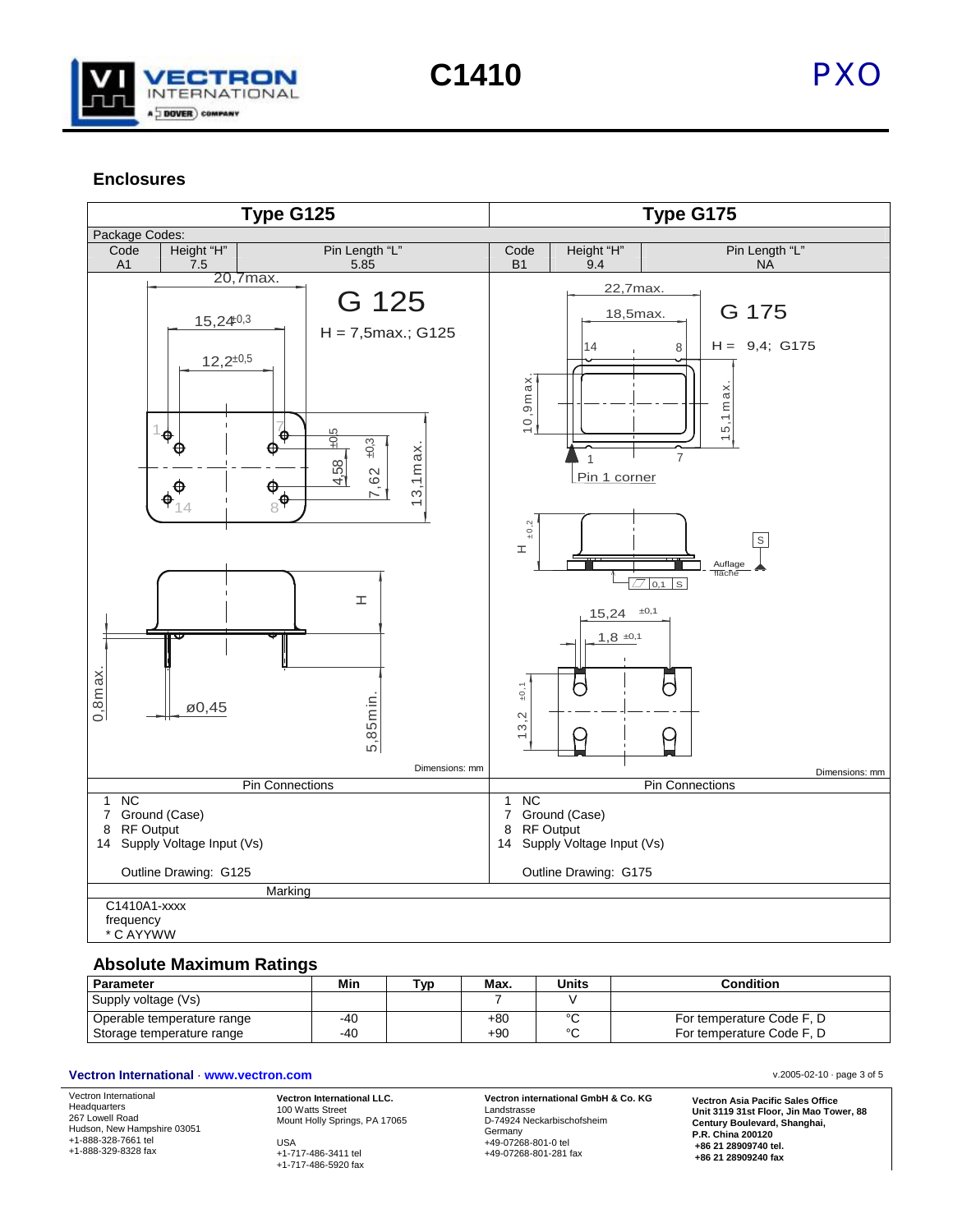

**C1410** PXO

# **Standard Shipping Method**





#### **Vectron International** · **www.vectron.com** v.2005-02-10 · page 4 of 5

Vectron International Headquarters 267 Lowell Road Hudson, New Hampshire 03051 +1-888-328-7661 tel +1-888-329-8328 fax

**Vectron International LLC.** 100 Watts Street Mount Holly Springs, PA 17065 USA +1-717-486-3411 tel

+1-717-486-5920 fax

**Vectron international GmbH & Co. KG** Landstrasse D-74924 Neckarbischofsheim Germany +49-07268-801-0 tel +49-07268-801-281 fax